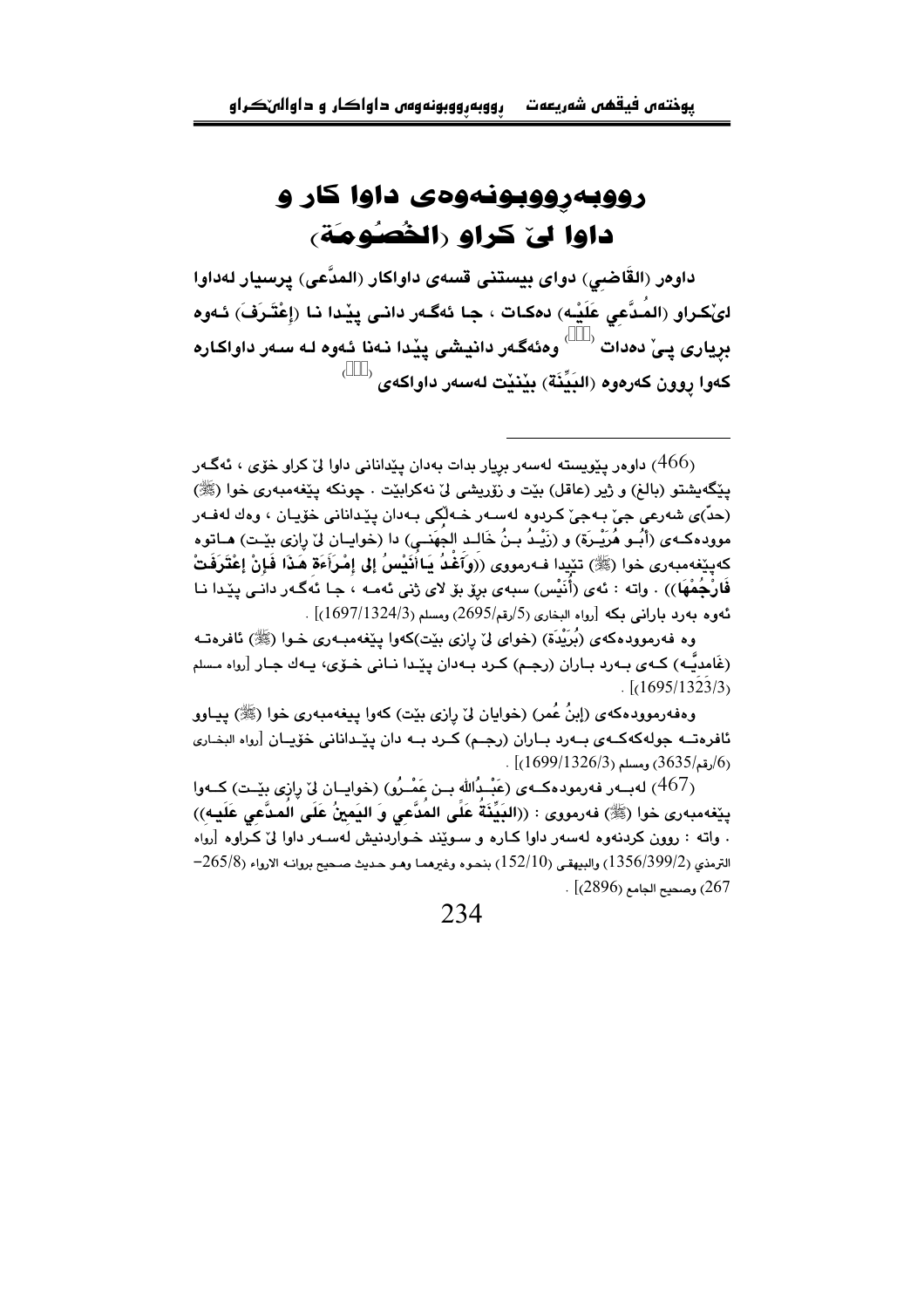رووبهرووبونهوهم داواکار و داوالىٽکراو يوختەں فيقھى شەريعەت

که هێنانی دووشایهته <sup>()))،</sup> بان شایهتنّك و سوئندی خوّیشی (<sup>)))،</sup>

وهلهبـهر فهرموودهكـهـي (الأشْـعَثُ بـنُ القَـبْس) (خـواي ليّ رازي بيّـت) كـهوا لهگـهلّ يياوێِکدا رووبهرووي يهك بوونهوه لهسهر زهوييهك له (يَمَن) ، جا فـهرمووي منـيش هێنـام بِوْ لاي ينفهمبهري خـوا (ﷺ) ، جـا ينفهمبـهري خـوا (ﷺ) فـهرمووي ((هَـلْ لَـكَ بَيِّنَـنَةٌ ؟)) واته : ئايه هيچ شايەتێِكت هەيە ؟ منيش ووتم : نەء ، فەرمووى : ((فَيَمِينُـهُ)) واتــه : دە سويند خواردني ئهو ، ووبتم : دەي سويند دەخوات ، جا پيغهمبەرى خوا (ﷺ) لەو كاتـﻪدا فهرمووى : ((مَنْ حَلَفَ عَلى يَمِينِ صَبْرٍ يَقْتَطِعُ بِهَا مَالَ إِمْرِيءٍ مُسْلِمٍ هُوَ فِيْهَا فَاجِرٌ لَقِيَ اللَّهَ وَهُوَ عَلَيْه غَضْبَانٌ)) واته : هەر كەسێك سوێند بخوات لەسـەر سـوێندى (صـبر) بـۆ ئــەوەي مــالّى موســولّمانێكى يــىّ دا بېرێـت و زەوتــى بكـات ، ودرۆپـش بكـات لــەو سوێندهىدا ، ئەوە لەرۆژى قيامەت دا دەگاتەوە خواى گـەورە و خـوايش لىٛـى تورەپــە . جا ئهم ئايەتە دابەزى ﴿إِنَّ الَّذِيْنَ يَشْتَرُونَ بِعَهْدِ الله وَأَيَمَانِهِمْ ثُمَنَا قُلَيْلًا أَوْلئك لاَ خَلاقَ لَهُمْ في الآخرَة وَلا يُكَلِّمُهُمُ اللَّهَ وَلاَ يَنْظُرُ إِلَيْهِمَ يَوْمَ القِيَامَةَ وَ لاَ يُزَكِّيهِمْ وَلَهُمْ عَـــذَابٌ أَلْـــيمٌ﴾ (آل عمـران :77) واتـه : بهراسـتي ئهوانـهي كـه يـهيماني خـوا و سـويندهكانيان بهنرخێکي کهم دهفرۆشن ئهوانه هيچ بههرهو بهشـێکيان لـهدوا رۆژدا بـۆ نىپـه وه خـواى گەورە قسەيان لەگەلّ دا ناكات وەلە رۆژى قيامەت دا تەماشايان ناكات وەلە تاوانـەكانيان ياكيـان ناكاتـــهوه ، وه بـــوّ ئهوانـــه ئامــادهكراوه ســزايهكى زوّر بــه ئــازار [رواه البخــارى . (5/رقم/2669) ومسلم (138/122/1) وغيرهما] .

وه سوێندي (صَبْر) : ئەو سوێندە درۆپەيە كە خۆي گیر دەداو ئارام دەگرێت لەسەرى .

رسو شايەتى پيـاو يــان شــايەتێكى پيــاوو دوانــى ئــافرەت ، لەبــەر (ZZZ فهرموودهکهي خواي گهوره له سورهتي (البقرة :282) دا که دهفهرمويّ : ﴿وَاسْتَشْهَلُوا شَهِيْدَيْنِ منْ رِجَالِكُمْ فَإِنْ لَمْ يَكُونَا رَجُلَيْنِ فَرَجُلٌ وَامْرَأْتَانِ ممَّنْ تَرْضَونَ منَ الــشُّهَداء أَنْ تَضلَّ إَحْدَاَهُمَا فَتُذَكَّرَ إحدَاهُمَا الأُخْرَىٰ﴾ واتــه : دوو شَــاَيـهت لــه يـيـاواَني خۆتــان — موسولْمانان – بکهن به شايهت ، جا ئهگهر دوويياو نهبوو ئهوه پياوێك و دوو ئافرهت لهو شايهتانهي ييِّي رازي دهبن ، تا ئهگهر پهکێکيان له ياديـان چـوو ئـهوي تريـان بيخاتـهوه يادى .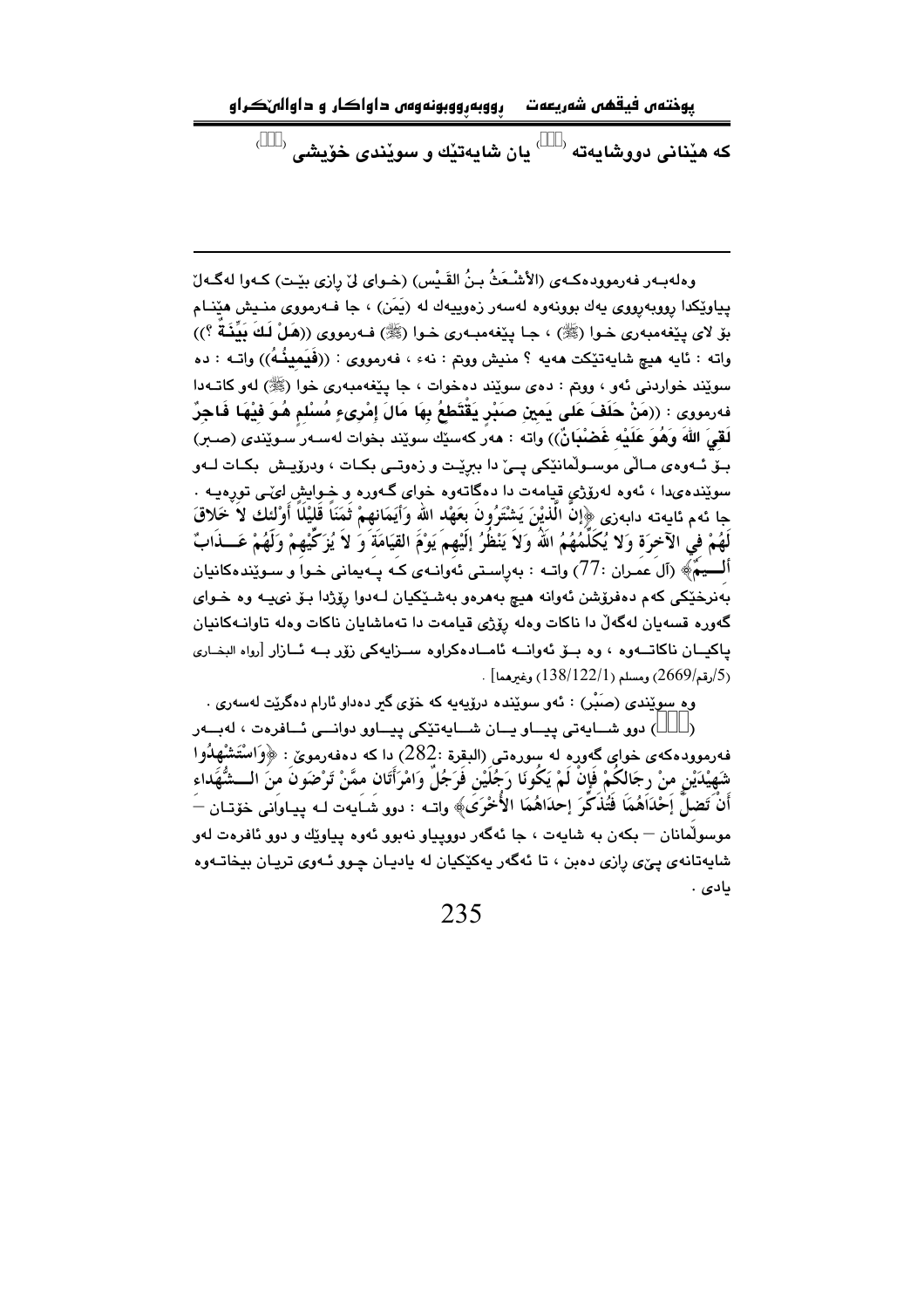رووبهرووبونهوه داواکار و داوالهٽڪراو يوختەں فيقھى شەريعەت

جا ئەگەر ھێناي ، ئەوە داوەر (قَاضى) بريارى بۆ دەدات ، وە ئەگەر نەيھێنا ئـهوه لـهسـهر داوا لـيّ كـراوه كـهوا سـويْند بـضوات <sup>())))</sup> جـا ئهگـهر سـويْندى خوارد ئەوە بريارى بۆ دەدات ، ئيتر ئەگەر در<u>ۆي</u>ش بكات . <sup>()))،</sup>

(ZZZ) لەبەر فەرموودەكەي (إِبْنُ عَبَّاس) (خوايـان لِيْ رازى بِيْـت) كـەوا فـەرمووي : ((پێغهمبوری خسوا (ﷺ) بریساری (قَسِضَی) بهسسوێند و شسایهتێك داوه)) [رواه مسلم  $\lceil (1712/1337/3) \rceil$ 

(ZZZ) له به ر فه رموده كه ي (عَبْدُالله بن عُمَر) و فه رمووده كه ي (الاشْـعَثُ بـنُ القـيس) (خوايان ليٌ رازي بيّت) بروانه (پ467) . وه ههروهها لهبـهر فهرموودهكـهي (إِبْنُ عَبَّـاس) (خوايـان ليّ رازي بيّـت) كــهوا ينفهمبــهري خــوا (ﷺ) فــهرمووي : ((لَــوْ يُعْطَــى الذَّـاسُ بِدَعْوُاهُمْ ، لَإِدَّعَى ذَاسٌ دمَاءَ رِجَالٍ وَأَمْوَالهِمْ ، وَلَكنَّ الـيَمينَ عَلَيى المَدَّعى عَلَيـه)) واته : ئەگەر خەلكى تەنھا بەداوا كردنيان يێيان بدرێت ، ئەوە خـﻪلْكانێك داواي خـوێنى و مـالّی کهسـانێکیټر دهکـهن ، بـهڵکو سـوێند خـواردن لهسـهر داوالـیٚ کـراوه [رواه البخـاری . (8/رقم/4552) ومسلم (1711/1336) وغيرهما] $(1711/1336/3)$ 

وه فهرموودهکهي (وَائلُ بنُ حجْرٍ) (خواي ليّ رازي بيّت) کهوا فـهرمووي : پياوێك لـه (حَـضْرَمَوت) و پێـاوێِکيش لـه (کنْـدَه)هوه هـاتن بـۆلای پێغهمبـهری خـوا (ﷺ)جاکـابرای (الحَضْرَمی) ووتی : ئەی پێغەمبەری خوا ئەمە دەستى گرتوە بەسەر زەوييەكەم دا كەھى بـاوکم بـووه ، جـا کـابرای (الکنْـدی) ووتـی : ئــهوه زهوی خۆمــه بهدهسـتی خۆمهوميـه دهبچٽنم ، هيچ مافٽکي ئهوي تٽدا نويبه ، پٽغهمبهري خبوا (ﷺ) بـه کـابراي (الحَـضْرَمي) فهرموو : ((أَلَكَ بَيِّنَةٌ ؟)) واته : نايـه شـايهتت ههيـه ؟ ووتـى : نـهء ، فـهرمووى : ((فَلَكَ يَمِينُهُ)) واتـه : جـابوّت ههيـه سـوێندي بـدهيت ، ووتـي : ئـهي يێغهمبـهري خـوا (ﷺ) ، بەراستى ئەم يياوە درۆزنە و گوێى لێ نىيـە لەسـەر ھەرچـى سـوێند بخـوات ، وەك ھـيچ خۆي ناپارێزێت ، پێغەمبەريش فەرمووي : ((لَيْسَ لَكَ مِنْـهُ إِلَّـا ذَلكَ)) واتـه : هيـڃت بـۆ .<br>نويبه لهبارهي ئهوهوه تهنها ئهوه نـهيٽت ۽ جـا کهوتـهريّ پِٽي ئـهوهي سيوٽند بخوات جـا كاتيّك يــشتى هـــه لكرد ييّغهمبــهري خــوا (ﷺ) فــهرمووي : ((أَهَّا لَـئَنْ حَلَـفَ عَلَـى مَالـه لَيَأْكُلَهُ ظُلْمَاً ، لَيُلْقَيَنَّ اللهَ وَهُوَ عَنْهُ مُعْرِضٌ)) . واتـه : ئەگـەر سـوێند بخـوات لەسـەر 236